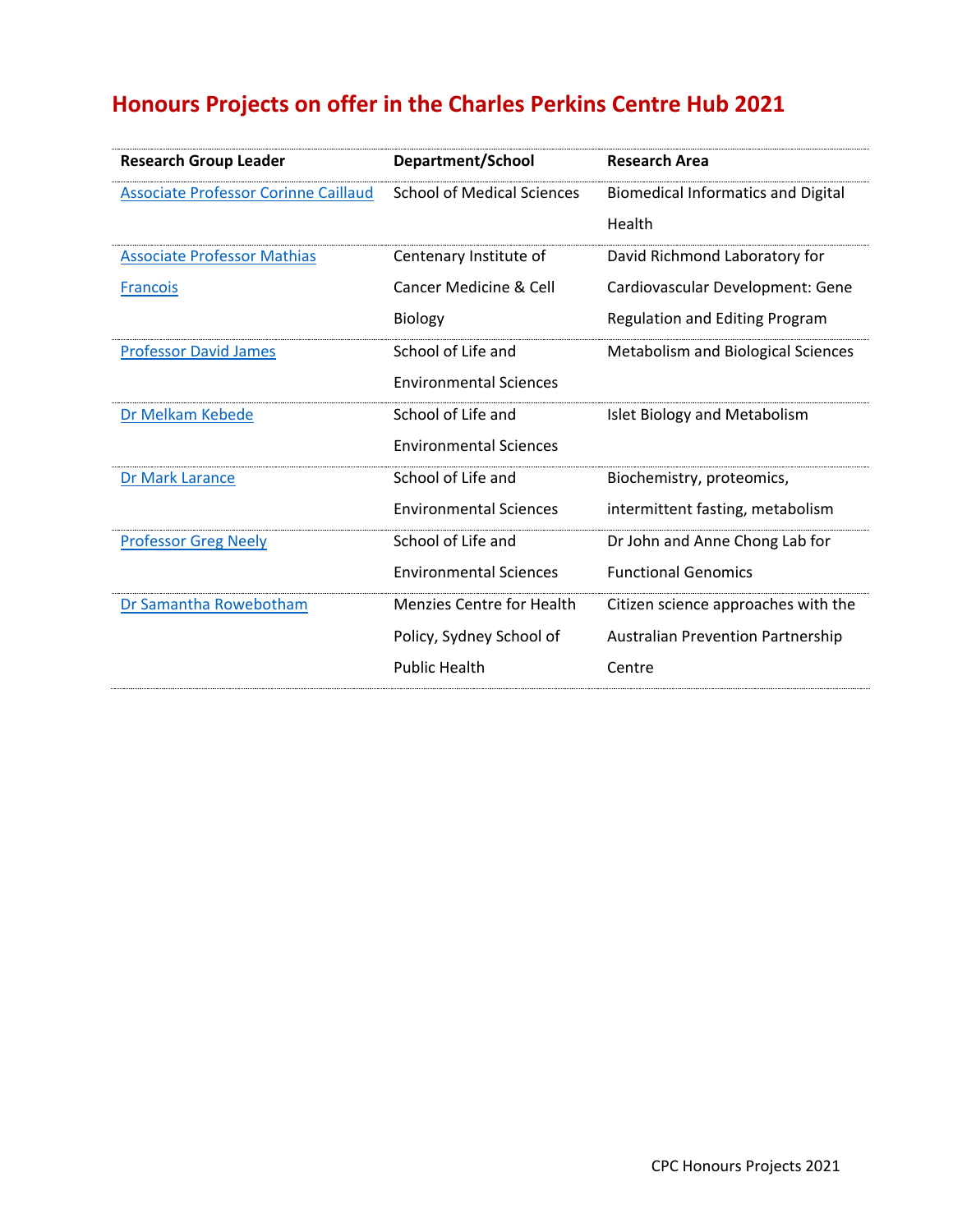# **ASSOCIATE PROFESSOR CORINNE CAILLAUD**

Discipline of Biomedical Informatics and Digital Health School of Medical Sciences, Faculty of Medicine and Health [Corinne.caillaud@sydney.edu.au](mailto:Corinne.caillaud@sydney.edu.au) [Academic profile](https://www.sydney.edu.au/medicine-health/about/our-people/academic-staff/corinne-caillaud.html)

Two projects related to obesity prevention in adolescents in the Australia-Pacific region.

1. The first one is related to better understanding nutrition and physical activity patterns in various environments and their relation to health outcomes and physical fitness.

2. The second one is related to preventing obesity in young adolescents through digital health intervention – in particular in refining our existing iEngage program through engagement and co-design with users.

## <span id="page-1-0"></span>**ASSOCIATE PROFESSOR MATHIAS FRANCOIS**

Group Leader, Medical Research Institutes - Centenary Institute of Cancer Medicine & Cell Biology and The School of Life and Environmental Sciences, Faculty of Science The Charles Perkins Centre E [m.francois@centenary.org.au;](mailto:m.francois@centenary.org.au) E [mathias.francois@sydney.edu.au](mailto:mathias.francois@sydney.edu.au) [Academic Profile](https://www.centenary.org.au/cen_author/associate-professor-mathias-francois/)

The David Richmond (DR) program for cardio-vascular development welcomes only a limited number of Honours / PhD candidates to ensure high quality supervision is provided to the student. Usually student work on their own project but embedded in a team with a post doc and research assistant. The DR laboratory is physically located at the CPC and therefore benefits from a great scientific environment from both the Centenary Institute and the CPC.

#### **Project #1**

The primary objective of this project is to develop a research study with general and specific in vitro techniques in stem cells and in vivo approaches in early stage mouse embryo to study the molecular basis of cell fate decision during embryogenesis.

This will work take advantage of cutting edge approaches based on single molecule approaches to study the role of different components of the transcriptional machinery in stem cells. Two types of complementary approaches will be used in parallel either based on live imaging methods or on fixed cells with super resolution microscopy. Further the work will be complemented by genomic and transcriptomic approaches to correlate changes in gene output with molecular activity imaged in a cell.

#### **Project #2**

The primary objective of this project is to develop a research study with general and specific in vivo techniques in mouse or zebrafish model system to study the molecular and cellular biology of vascular development during embryogenesis.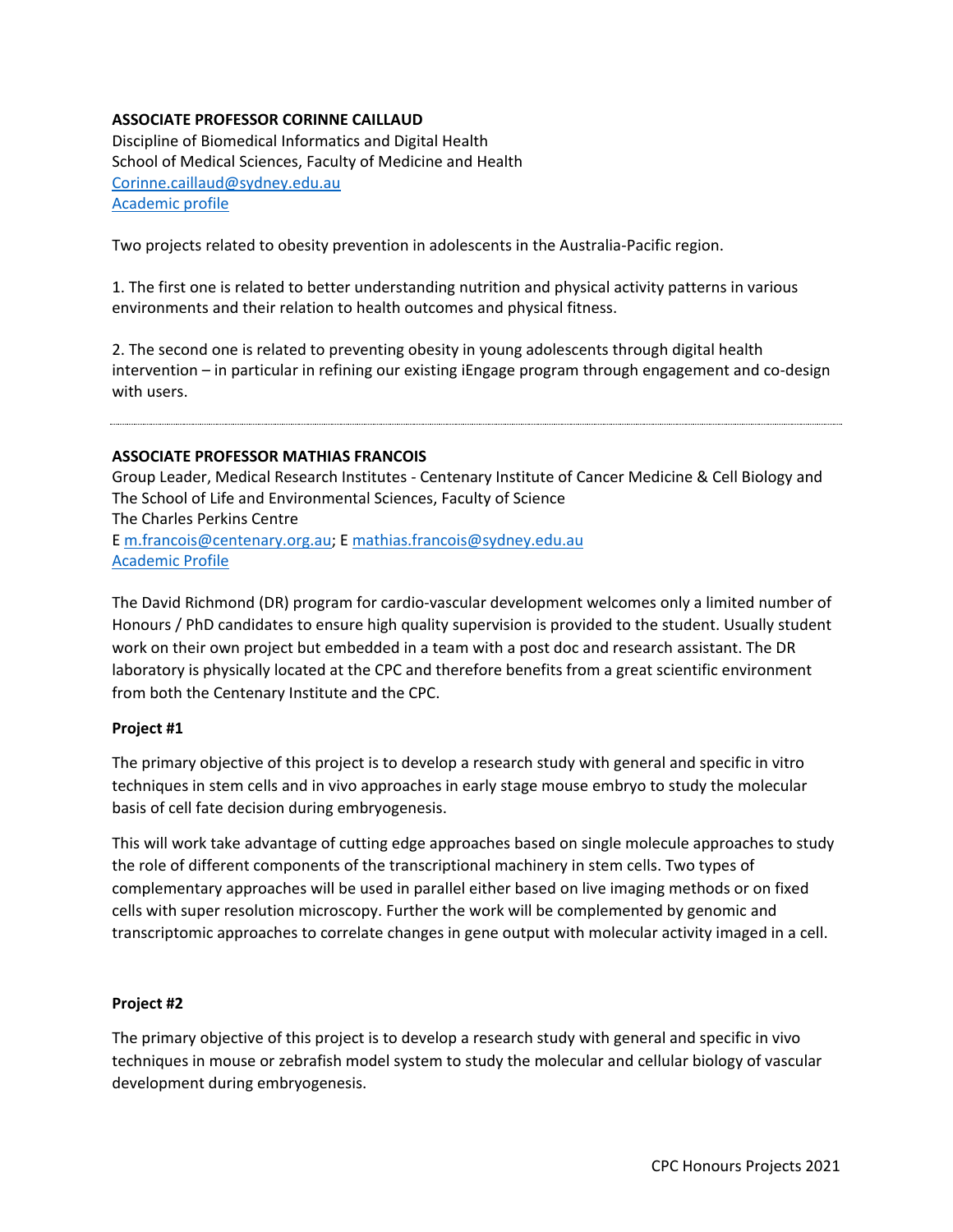The biological question is centred around the molecular control of cell fate during lymphatic endothelial cell specification by a novel transcriptional effector. The work will involve wet and dry lab approach to understand how this new gene modulates the program of lymphatic endothelial cell differentiation on a genome wide scale. Techniques used will cover a broad range of skills from phenotyping vascular networks using confocal microscopy to gene editing with crispr/cas9 and genomics and transcriptomics approaches.

# <span id="page-2-0"></span>**THE JAMES LABORATORY**

Professor David James Charles Perkins Centre – Level 5 West [david.james@sydney.edu.au](mailto:david.james@sydney.edu.au) [Academic profile](https://www.sydney.edu.au/science/about/our-people/academic-staff/david-james.html)

## **1. Genetics of Healthy Ageing**

#### *Supervisor: David James*

By exploiting the vast genetic landscape of an outbred mouse population we aim to explore the molecular cause of a range of diseases that limit healthy ageing in humans. This includes cardiovascular disease, bone function, diabetes, liver disease and insulin resistance. All of these disorders occur in these mice with different frequencies and are thus amenable to genetic mapping.

#### **2. Insulin Mediated Regulation of Lipolysis**

#### *Supervisors: David James and Jacqueline Stoeckli*

Insulin, a hormone that is released after a meal, regulates many aspects of metabolism including a process called lipolysis that involves the release of fatty acids into the circulation. Insulin suppresses the release of fatty acids from the fat tissue and while dysregulation of this process can markedly impact whole body metabolism, it is not well understood how insulin regulates this process. Here we will shed light on the mechanism by which insulin regulates lipolysis.

### **3. Molecular Mechanism of Insulin Resistance**

#### *Supervisor: David James*

Insulin resistance is a major physiological problem that is associated with an inability of insulin to regulate glucose and lipid metabolism. We now know that metabolism is central to many diseases and how it is regulated in health and disease is a major question.

#### **4. Role of Protein Phosphorylation in Cellular Function**

#### *Supervisors: David James and Sean Humphrey*

Using advances in mass spectrometry-based proteomics this project aims to uncover how phosphorylation affects the function of proteins and cells in both healthy and diseased states.

# **5. Dissecting the architecture of the Insulin Signaling Pathway**

#### *Supervisors: David James and James Burchfield*

The aim of this pathway is to understand how the insulin signalling pathway regulates metabolic homeostasis.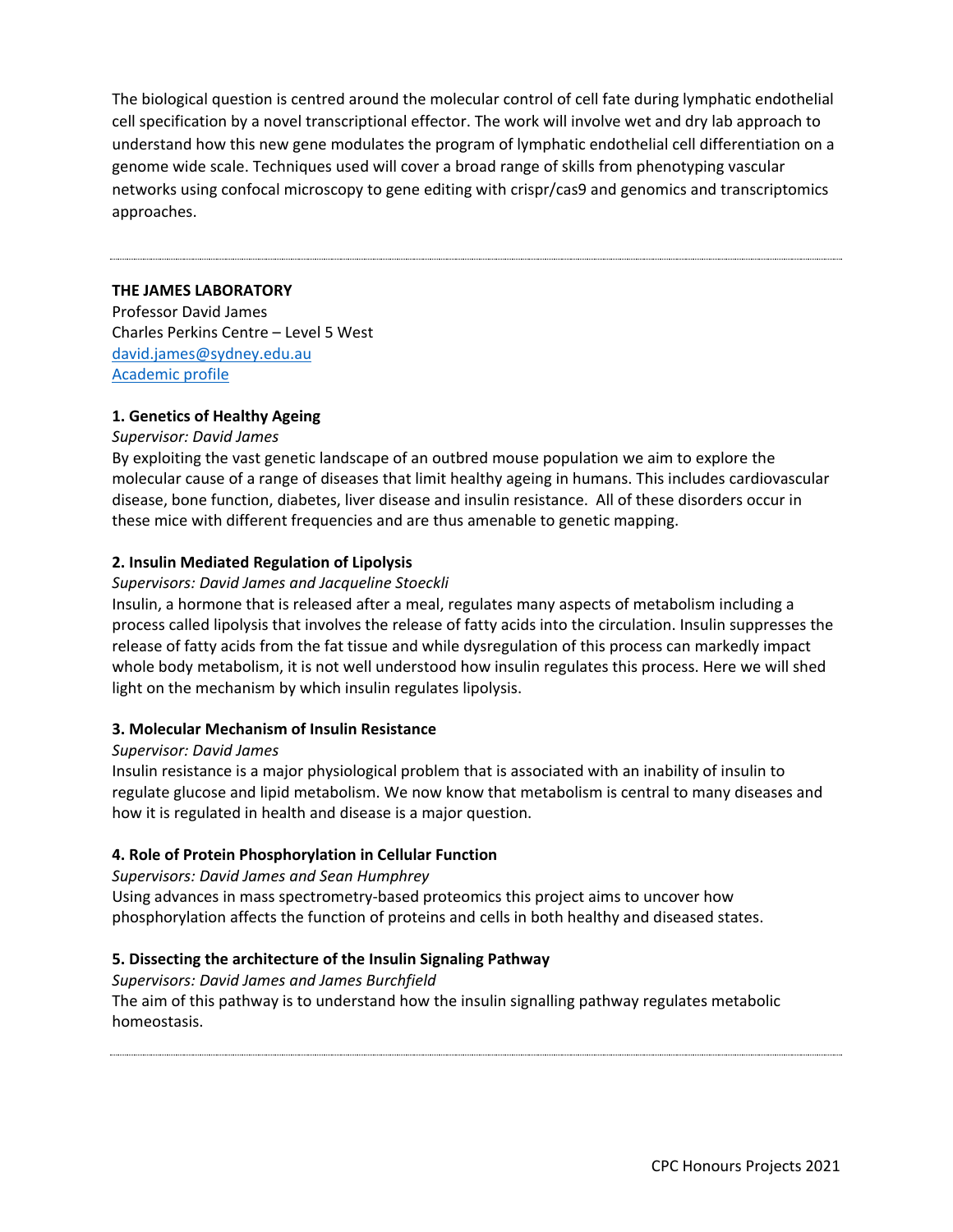# <span id="page-3-0"></span>**KEBEDE ISLET BIOLOGY AND METABOLISM LAB**

Dr Melkam Kebede [melkam.kebede@sydney.edu.au](mailto:melkam.kebede@sydney.edu.au) School of Medical Sciences Faculty of Medicine and Health D17 - Charles Perkins Centre <https://www.kebedelab.com/>

A major feature in the pathogenesis of type 2 diabetes (T2D) is the loss of pancreatic β-cell function. This manifests mainly as a reduction in glucose-stimulated insulin secretion. The molecular mechanisms that control β-cell failure during the progression to T2D remain poorly understood. Our research interest is to understand the mechanisms of β-cell failure in the pathogenesis of T2D. The current projects in the lab focus on understanding the mechanisms behind insulin biogenesis, maturation, stability and targeting for secretion.

**1: Role of Golgi proteins on insulin secretory granule biogenesis.** 

## **2: Role of cytosolic adaptor proteins on insulin secretory granule biogenesis.**

## **3: Proteomics of insulin secretory granules.**

#### <span id="page-3-1"></span>**DR MARK LARANCE**

CINSW Future Research Leader Fellow School of Life and Environmental Sciences Faculty of Science [mark.larance@sydney.edu.au](mailto:mark.larance@sydney.edu.au) [Academic Profile](https://www.sydney.edu.au/science/about/our-people/academic-staff/mark-larance.html)

# **1) Systems biology view of the intermittent fasting response in mice and humans**

Intermittent fasting is an effective intervention for the treatment of metabolic disease. But how the proteome in each tissue is reprogrammed by this dietary intervention is currently unknown. Our goal is to use state-of-the-art proteomic analysis to uncover the complex interaction between organ systems that leads to the beneficial effects of intermittent fasting.

#### **2) Characterisation of erusiolin a novel putative hormone**

Using our SPEA methodology and unbiased mass spectrometry-based proteomics has allowed us to identify several new putative hormones in human plasma. Erusiolin is among these, which we hypothesise plays a role in appetite regulation. Our goal is to characterise the role of this hormone in mammalian physiology using human clinical trial samples, CRISPR knock-out mice, peptide injection experiments and bioinformatic analysis.

CPC Honours Projects 2021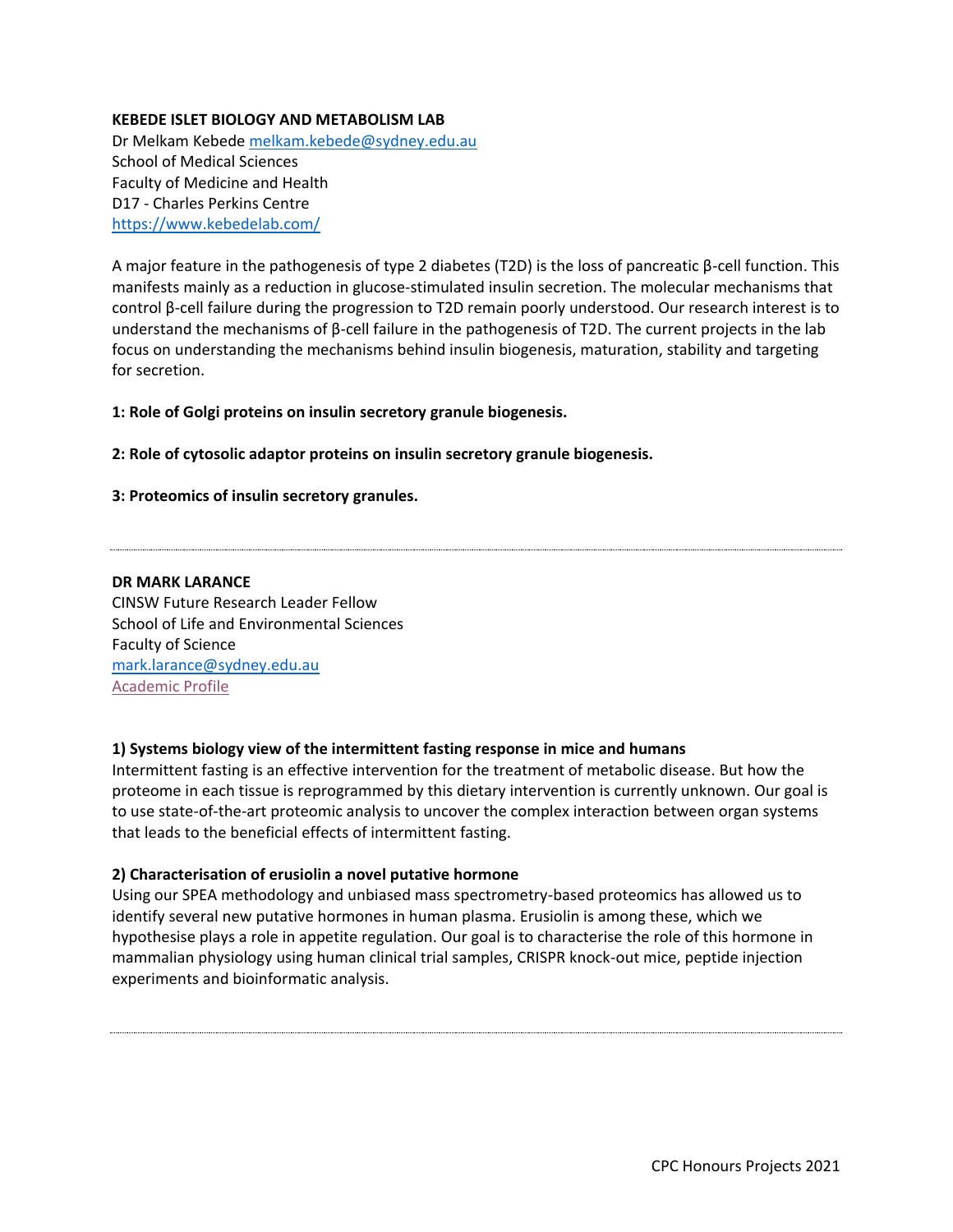## <span id="page-4-0"></span>**PROFESSOR GREG NEELY**

School of Life and Environmental Sciences Faculty of Science [Greg.neely@sydney.edu.au](mailto:Greg.neely@sydney.edu.au) [Academic Profile](https://www.sydney.edu.au/science/about/our-people/academic-staff/greg-neely.html)

## **1. Functional Genomics of SARS-CoV2 infection**

In this project we are using new unbiased functional genomics techniques to map out human factors required for SARS-CoV2 infections. This project uses CRISPR genome editing, flow cytometry, microscopy, molecular biology and the results of our efforts are tested with live SARS-COV2 infections through a collaboration. We are working both with modified human cell lines and human stem cell derived tissues.

## **2. Mechanisms of actions for deadly toxins and venoms**

We use whole genome CRISPR genome editing to identify the mechanisms of action for medically relevant drugs, environmental toxins, and deadly venoms. The overall goal of these activities are to define new mechanisms of action, attribute function for uncharacterized human genes, and identify methods to mitigate negative outcomes from toxin or venom exposure. We have generated a new antidote for the box jellyfish sting, and now we are continuing this work identifying the major mechanisms of action and methods to block the most deadly snake venoms in the world. This project will involve CRISPR genome editing and molecular biology, human cell culture including stem cell derived tissues, and animal work, and will help develop new broadly active venom antidotes to help millions of people bitten each year globally.

# **3. A New cell death gene**

We have evaluated all human genes for a role in resistance to 27 commonly used chemotherapies and have identified the new gene *RDD1* (*Required for Drug-induced Death 1*) which controls resistance to at least 7 chemotherapy agents. Importantly, RDD1 expression is reduced in a wide range of cancers (breast, colorectal, lung, ovarian, gastric, liver, kidney, sarcoma), and RDD1 levels can predict chemotherapy responses and overall patient survival. We know that RDD1 plays a role in cancer cell death somehow, but since we only recently found this gene, we don't know the mechanisms involved and are actively investigating this. This project will use CRISPR genome editing, flow cytometry, microscopy, molecular biology, and transgenic mice to investigate how RDD1 works in health and disease. Overall this project can teach us more about how human cells live and die, will help us enhance the potency of existing chemotherapies or make new more targeted anti-cancer drugs.

# **4. Human stem cell and organoid biology**

Mouse genetics made a major impact on our ability to treat human disease in the 20<sup>th</sup> century, however major advances in 21<sup>st</sup> century medicine will be driven by human genetics and stem cell biology. Over the last 10 years there has been a revolution in our ability to make and genetically change human stem cells. We can now generate most human organs (called organoids) in a dish, and can use CRISPR to change the genetic code and learn more about how our genes contribute to disease. Moreover, we can combine these technologies with high throughput drug screening to find new medicines that we know will work in the human system. We are applying these technologies to human brain development, the human pain system, muscular dystrophy or wasting, and heart function.